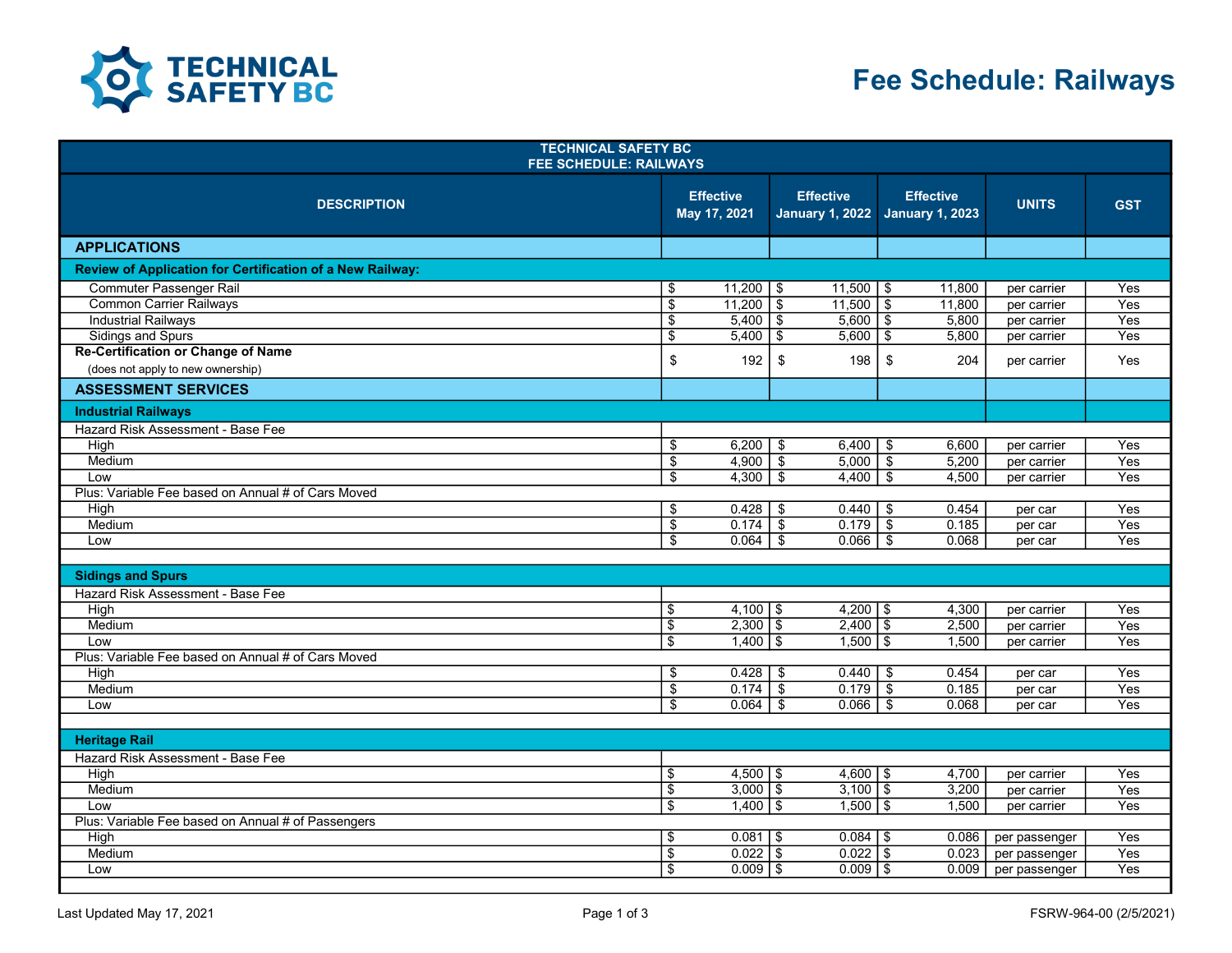

## Fee Schedule: Railways

| <b>TECHNICAL SAFETY BC</b><br><b>FEE SCHEDULE: RAILWAYS</b> |                           |                                  |                                            |                                            |                            |                  |  |  |
|-------------------------------------------------------------|---------------------------|----------------------------------|--------------------------------------------|--------------------------------------------|----------------------------|------------------|--|--|
| <b>DESCRIPTION</b>                                          |                           | <b>Effective</b><br>May 17, 2021 | <b>Effective</b><br><b>January 1, 2022</b> | <b>Effective</b><br><b>January 1, 2023</b> | <b>UNITS</b>               | <b>GST</b>       |  |  |
| <b>Common Carriers Group I</b>                              |                           |                                  |                                            |                                            |                            |                  |  |  |
| Hazard Risk Assessment - Base Fee                           |                           |                                  |                                            |                                            |                            |                  |  |  |
| High                                                        | \$                        | $39,600$   \$                    | $40,800$   \$                              | 42,000                                     | per carrier                | Yes              |  |  |
| Medium                                                      | $\overline{\$}$           | $31,700$ \$                      | $32,700$ \$                                | 33,700                                     | per carrier                | Yes              |  |  |
| Low                                                         | \$                        | $23,800$ \$                      | $24,500$ \ \$                              | 25,200                                     | per carrier                | Yes              |  |  |
| Plus: Variable Fee based on Annual # of Cars Moved          |                           |                                  |                                            |                                            |                            |                  |  |  |
| High                                                        | \$                        | $0.064$ \ \$                     | $0.066$   \$                               | 0.068                                      | per car                    | Yes              |  |  |
| Medium                                                      | $\overline{\$}$           | $0.031$ \$                       | $0.032$ \$                                 | 0.033                                      | per car                    | $\overline{Yes}$ |  |  |
| Low                                                         | $\overline{\$}$           | $0.016$ \$                       | $0.017$ \\$                                | 0.017                                      | per car                    | Yes              |  |  |
|                                                             |                           |                                  |                                            |                                            |                            |                  |  |  |
| <b>Common Carriers Group II</b>                             |                           |                                  |                                            |                                            |                            |                  |  |  |
| Hazard Risk Assessment - Base Fee<br>High                   | \$                        | $6,200$ \ \$                     | $6,400$   \$                               | 6,600                                      |                            | Yes              |  |  |
| Medium                                                      | $\overline{\$}$           | $5,400$ \ \$                     | $5,600$ \ \$                               | 5,800                                      | per carrier<br>per carrier | Yes              |  |  |
| Low                                                         | $\overline{\mathfrak{s}}$ | $4,500$ \$                       | $4,600$ \$                                 | 4,700                                      | per carrier                | Yes              |  |  |
| Plus: Variable Fee based on Annual # of Cars Moved          |                           |                                  |                                            |                                            |                            |                  |  |  |
| High                                                        | \$                        | $0.428$ \ \$                     | $0.440$   \$                               | 0.454                                      | per car                    | Yes              |  |  |
| Medium                                                      | $\overline{\mathcal{E}}$  | $0.174$ \ \$                     | $0.179$ \ \$                               | 0.185                                      | per car                    | $\overline{Yes}$ |  |  |
| Low                                                         | $\mathfrak{s}$            | $0.064$ \ \ \$                   | $0.066$   \$                               | 0.068                                      | per car                    | Yes              |  |  |
|                                                             |                           |                                  |                                            |                                            |                            |                  |  |  |
| Common Carrier Group I & II - when handling passengers      | \$                        | $0.079$ S                        | $0.081$   \$                               | 0.084                                      | per passenger              | Yes              |  |  |
| <b>Commuter Passenger Rail Operators - Group I</b>          |                           |                                  |                                            |                                            |                            |                  |  |  |
| <b>Base Fee</b>                                             | \$                        | $63,300$ \ \$                    | $65,200$   \$                              | 67,200                                     | per carrier                | Yes              |  |  |
|                                                             |                           |                                  |                                            |                                            |                            |                  |  |  |
| Plus: Variable Fee based on Annual # of Passengers          | $\sqrt[6]{\frac{1}{2}}$   | $0.048$   \$                     | $0.049$ $\sqrt{5}$                         | 0.051                                      | per 100<br>passengers      | Yes              |  |  |
| <b>Commuter Passenger Rail Operators - Group II</b>         |                           |                                  |                                            |                                            |                            |                  |  |  |
| <b>Base Fee</b>                                             | \$                        | 31,700                           | \$<br>32,700                               | \$<br>33,700                               | per carrier                | Yes              |  |  |
| Plus: Variable Fee based on Annual # of Passengers          | \$                        | 0.048                            | \$<br>0.049                                | \$<br>0.051                                | per 100<br>passengers      | Yes              |  |  |
|                                                             |                           |                                  |                                            |                                            |                            |                  |  |  |
| Commuter Rail in Development                                | \$                        | 90,600                           | 93,300<br>\$                               | \$<br>96,100                               | per carrier                | Yes              |  |  |